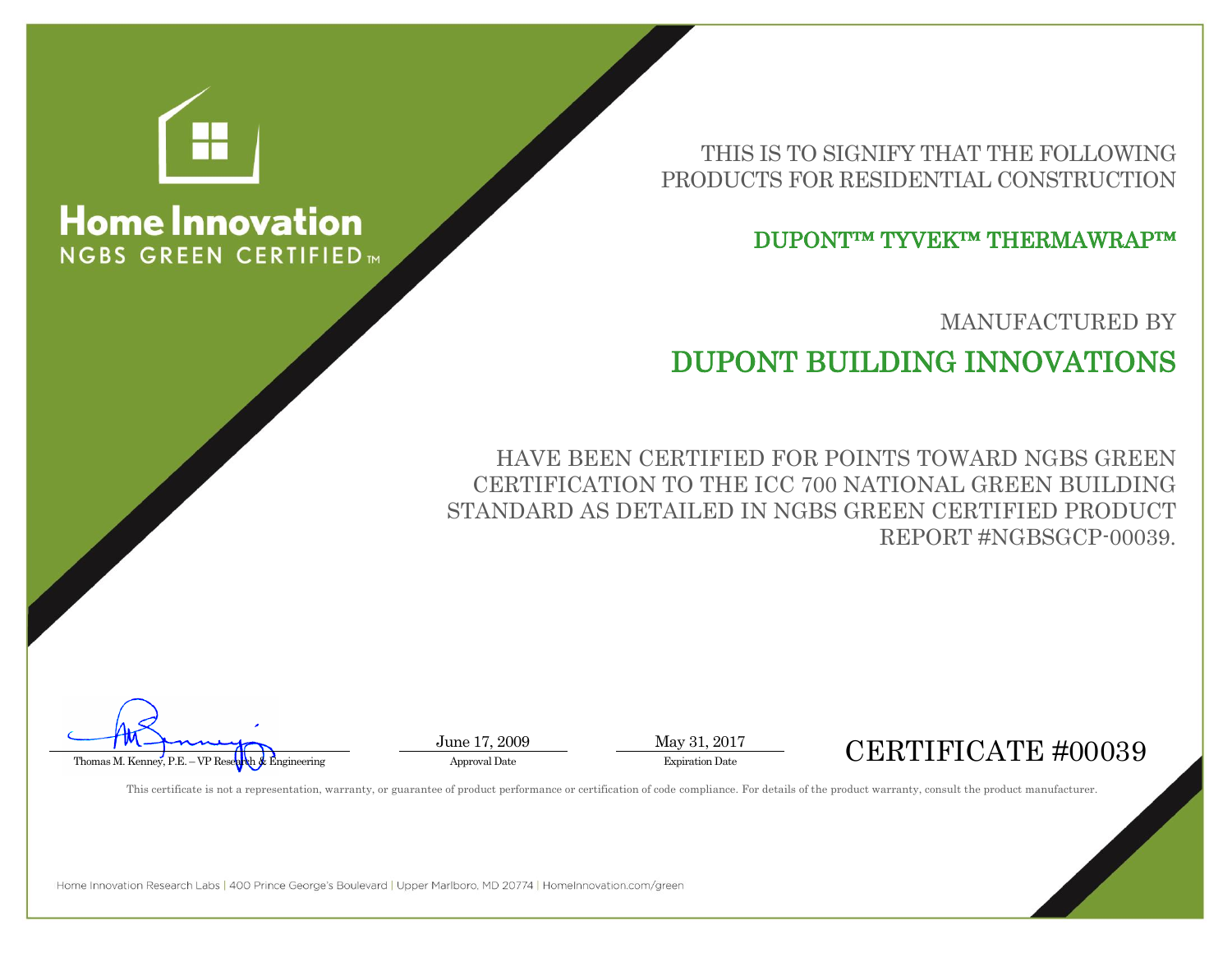

## NGBS Green Certified Product Report #NGBSGCP-00039

Products: DuPont<sup>™</sup> Tyvek™ ThermaWrap™

Manufacturer: DuPont Building Innovations

The product(s) shown on this report have been independently verified as eligible products for use in achieving points toward project certification under ICC-700 National Green Building Standard. Home Innovation Research Labs authorizes accredited verifiers to award points toward certification without additional documentation when the product(s) is used as noted below.

| 2008 NATIONAL GREEN BUILDING STANDARD |                                                                                                                                                                                                            |                                                       |                                                                                                                                                                                                                                                                                                                 |  |
|---------------------------------------|------------------------------------------------------------------------------------------------------------------------------------------------------------------------------------------------------------|-------------------------------------------------------|-----------------------------------------------------------------------------------------------------------------------------------------------------------------------------------------------------------------------------------------------------------------------------------------------------------------|--|
| PRACTICE#                             | PRACTICE DESCRIPTION                                                                                                                                                                                       | <b>POTENTIAL</b><br><b>POINTS</b><br><b>AVAILABLE</b> | <b>ADDITIONAL CONDITIONS OF USE</b><br><b>TO AWARD POINTS</b>                                                                                                                                                                                                                                                   |  |
| <b>2008 NGBS</b><br>602.9             | Where required by the ICC IRC or IBC,<br>a water-resistive barrier and/or<br>drainage plane system is installed<br>behind exterior veneer and/or siding.<br>Mandatory for certification, if<br>applicable. | Mandatory                                             | Product must be installed as a<br>water resistive barrier.                                                                                                                                                                                                                                                      |  |
| <b>2008 NGBS</b><br>701.4.3.3(2)      | Band & rim joists insulated & air<br>sealed. Mandatory for certification, if<br>applicable.                                                                                                                | Mandatory                                             | Product must be installed per<br>manufacturer's instructions over<br>band/rim joists and the area must<br>also be properly insulated.                                                                                                                                                                           |  |
| <b>2008 NGBS</b><br>703.2.1           | Insulation and air sealing installed.                                                                                                                                                                      | $3 - 15$                                              | Product must be installed per<br>manufacturer's instructions. This<br>product contributes to the air<br>sealing but all other aspects of<br>703.2.1 must be met for points to be<br>awarded. 15 points are earned if a<br>third-party verification is<br>performed; 3 points if<br>builder/contractor verified. |  |
| <b>2008 NGBS</b><br>901.3(1)(b)       | A continuous air barrier is provided<br>between walls and ceilings separating<br>the garage space from the conditioned<br>living spaces.                                                                   | $\overline{2}$                                        | Product must be installed per<br>manufacturer's instructions with<br>seams taped to form air barrier<br>between garage and living space.                                                                                                                                                                        |  |